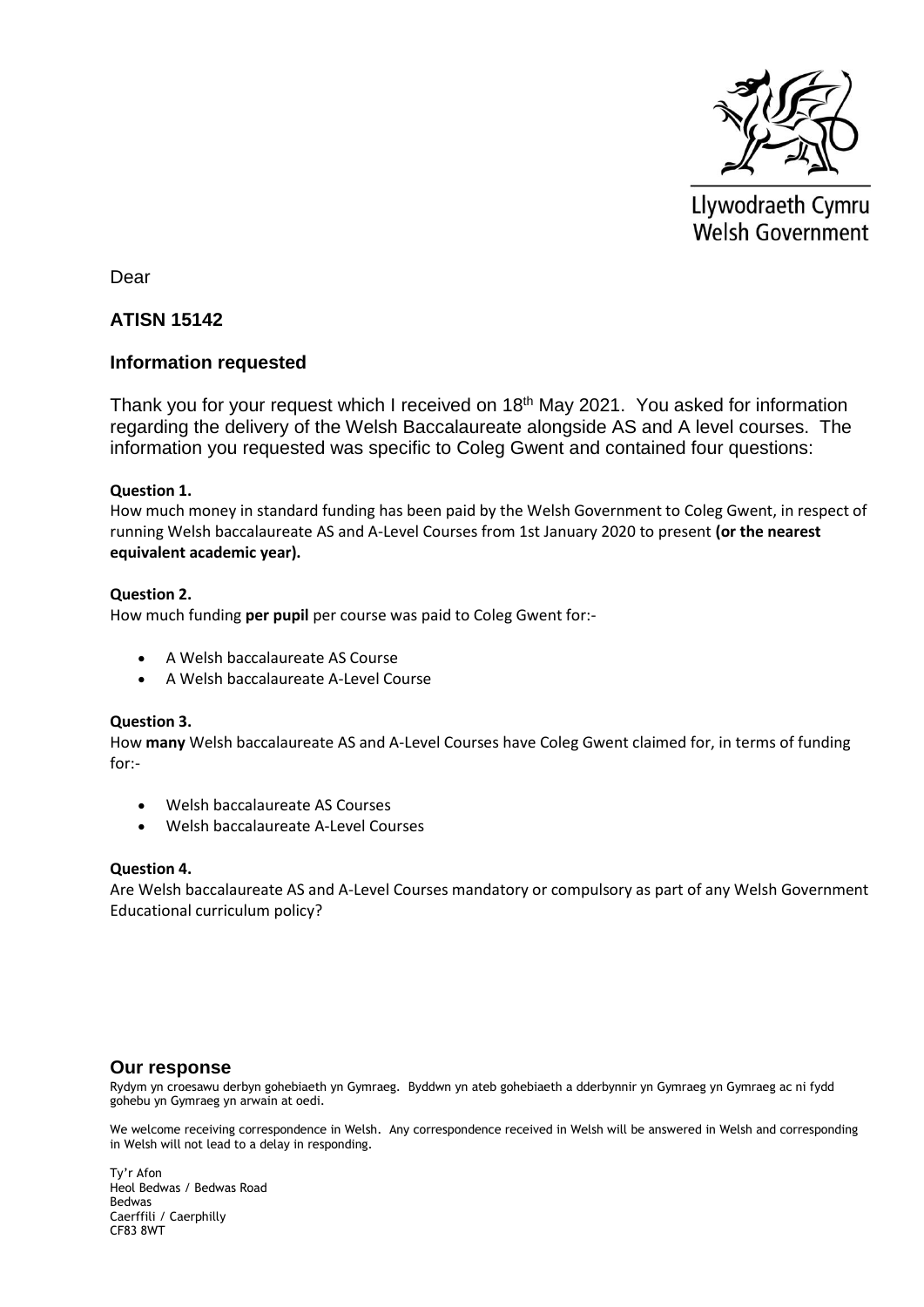The information you requested is below. Should you require any further information or clarification please do not hesitate to contact me.

## **Question 1.**

In 2019/20, the latest full academic year, Coleg Gwent were allocated a total of £42,281,199 for its mainstream provision. This allocation would have included funding to deliver Welsh Baccalaureate AS and A-Level courses throughout between August 2019 and July 2020.

Colleges record delivery of courses throughout the year to account for their mainstream allocation, with flexibility permitted to allow colleges to meet individual and employer demands. Therefore, the allocation does not specify how much should be spent on any particular course.

### **Question 2.**

Funding for these courses vary dependant on the size of the course being undertaken. Therefore, a 3AS level course with the Welsh Baccalaureate accounts for more funding than a 2 AS level course with the Welsh Baccalaureate. A list of values for 2019/20, to align with the information given in answer to your first question, can be found on page 35 of the following link [https://gov.wales/sites/default/files/publications/2019-04/programmes](https://gov.wales/sites/default/files/publications/2019-04/programmes-directory-2019-20-background-notes-and-information.pdf)[directory-2019-20-background-notes-and-information.pdf](https://gov.wales/sites/default/files/publications/2019-04/programmes-directory-2019-20-background-notes-and-information.pdf) 

Should you also wish to see the most recent values please see page 36 of the following link <https://gov.wales/sites/default/files/publications/2021-03/programmes-directory-2021-22.pdf>

### **Question 3.**

2019/20 audited management information data shows that Coleg Gwent delivered the following number of AS and A Level courses with the Welsh Baccalaureate.

| Code     | <b>Programme Title</b>                                        | <b>Total</b><br><b>Learners</b> |
|----------|---------------------------------------------------------------|---------------------------------|
| 0013C03B | 2 AS with WBQ - 2 UG gyda CBC                                 | 36                              |
| 0013D03B | 2 AS equivalent with WBQ - 2 UG cyfwerth gyda CBC             | 0                               |
| 0014C03B | 3 AS with WBQ - 3 UG gyda CBC                                 | 423                             |
| 0014D03B | 3 AS equivalent with WBQ - 3 UG cyfwerth gyda CBC             | 12                              |
| 0015C03B | 4+ AS with WBQ - 4+ UG gyda CBC                               | 32                              |
| 0015D03B | 4+ AS equivalent with WBQ - 4+ UG cyfwerth gyda<br><b>CBC</b> | 1                               |
| 0023C03B | 2 A2 with WBQ - 2 A2 gyda CBC                                 | 80                              |
| 0023D03B | 2 A2 equivalent with WBQ - 2 A2 cyfwerth gyda CBC             | 11                              |
| 0024C03B | 3 A2 with WBQ - 3 A2 gyda CBC                                 | 207                             |
| 0024D03B | 3 A2 equivalent with WBQ - 3 A2 cyfwerth gyda CBC             | 15                              |
| 0025C03B | $4+$ A2 with WBQ - $4+$ A2 gyda CBC                           | 7                               |
| 0025D03B | $4+$ A2 equivalent with WBQ - $4+$ A2 cyfwerth gyda<br>CBC    | 1                               |

### **Question 4.**

The Welsh Baccalaureate should be offered to all learners in schools and further education colleges at Key Stage 4 and post-16, **in line with our vision for universal adoption.** 

There are no statutory requirements for learners to undertake any qualification post-16. Therefore, undertaking the Skills Challenge Certificate is not compulsory. However, our policy is to encourage all schools and colleges to offer it as part of their learning